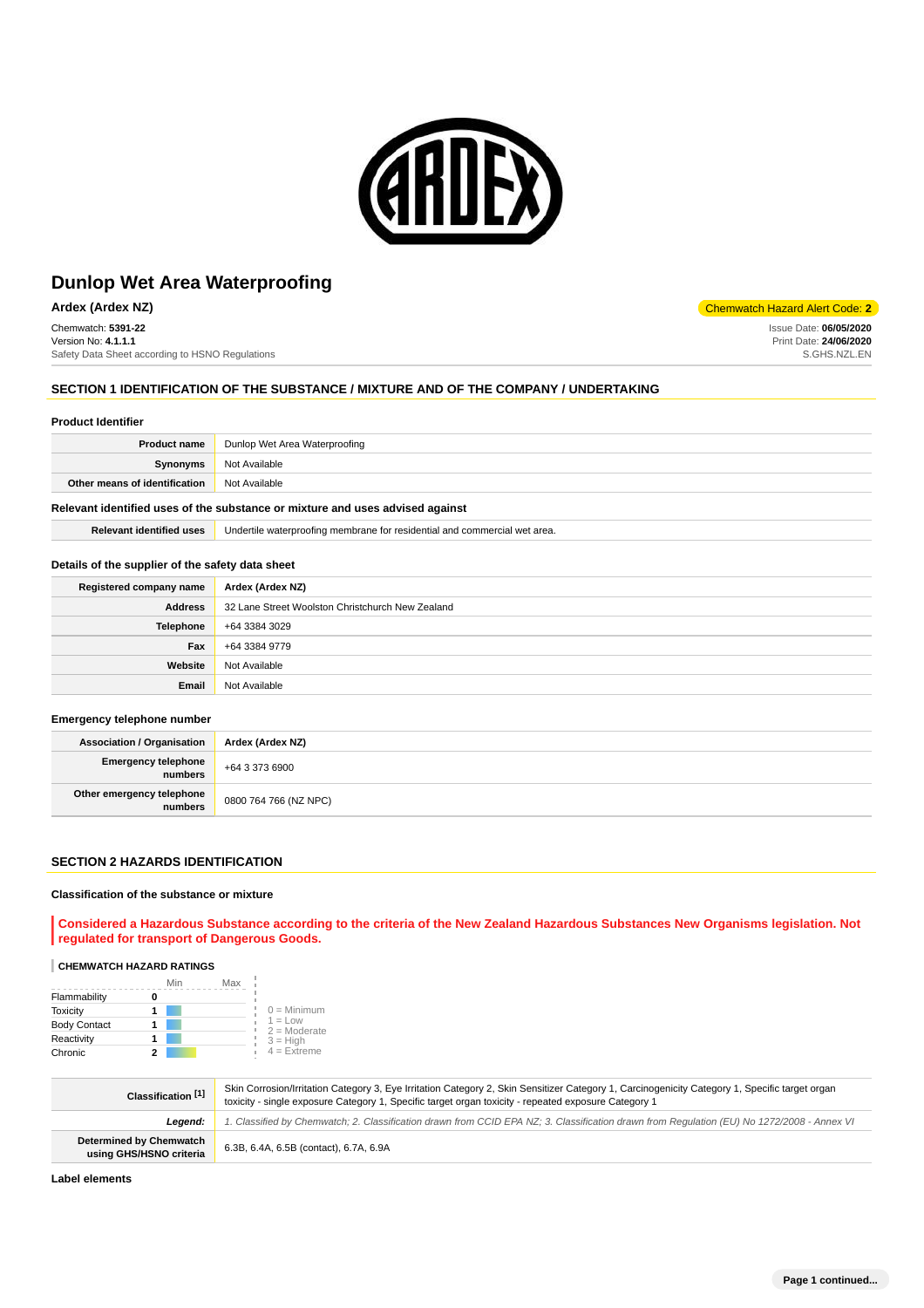| Hazard pictogram(s) |  |  |
|---------------------|--|--|
|---------------------|--|--|

**SIGNAL WORD DANGER**

# **Hazard statement(s) H316** Causes mild skin irritation. **H319** Causes serious eye irritation. **H317** May cause an allergic skin reaction. **H350** May cause cancer. **H370** Causes damage to organs. **H372** Causes damage to organs through prolonged or repeated exposure.

# **Precautionary statement(s) Prevention**

| P201        | Obtain special instructions before use.                                    |
|-------------|----------------------------------------------------------------------------|
| <b>P260</b> | Do not breathe mist/vapours/spray.                                         |
| <b>P280</b> | Wear protective gloves/protective clothing/eye protection/face protection. |
| <b>P270</b> | Do not eat, drink or smoke when using this product.                        |

# **Precautionary statement(s) Response**

| P308+P311 | IF exposed or concerned: Call a POISON CENTER/doctor/physician/first aider.                                                                       |  |
|-----------|---------------------------------------------------------------------------------------------------------------------------------------------------|--|
| P321      | Specific treatment (see advice on this label).                                                                                                    |  |
|           | <b>P302+P352</b> IF ON SKIN: Wash with plenty of water.                                                                                           |  |
|           | P305+P351+P338   IF IN EYES: Rinse cautiously with water for several minutes. Remove contact lenses, if present and easy to do. Continue rinsing. |  |

# **Precautionary statement(s) Storage**

**P405** Store locked up.

# **Precautionary statement(s) Disposal**

**P501** Dispose of contents/container to authorised hazardous or special waste collection point in accordance with any local regulation.

# **SECTION 3 COMPOSITION / INFORMATION ON INGREDIENTS**

### **Substances**

See section below for composition of Mixtures

### **Mixtures**

| <b>CAS No</b> | %[weight] | Name                                       |
|---------------|-----------|--------------------------------------------|
| 7727-43-7     | 10-30     | barium sulfate                             |
| 14808-60-7    | 10-30     | silica crystalline - quartz                |
| 1332-58-7     | $1 - 10$  | ball clay                                  |
| 13463-67-7    | $1 - 10$  | C.I. Pigment White 6                       |
| 2682-20-4     | $<$ 1     | 2-methyl-4-isothiazolin-3-one              |
| Not Available | balance   | Ingredients determined not to be hazardous |

# **SECTION 4 FIRST AID MEASURES**

## **Description of first aid measures**

| <b>Eye Contact</b>  | If this product comes in contact with the eyes:<br>Immediately hold eyelids apart and flush the eye continuously with running water.<br>Ensure complete irrigation of the eye by keeping eyelids apart and away from eye and moving the eyelids by occasionally lifting the upper<br>and lower lids.<br>▶ Continue flushing until advised to stop by the Poisons Information Centre or a doctor, or for at least 15 minutes.<br>Transport to hospital or doctor without delay.<br>▶ Removal of contact lenses after an eye injury should only be undertaken by skilled personnel. |
|---------------------|-----------------------------------------------------------------------------------------------------------------------------------------------------------------------------------------------------------------------------------------------------------------------------------------------------------------------------------------------------------------------------------------------------------------------------------------------------------------------------------------------------------------------------------------------------------------------------------|
| <b>Skin Contact</b> | If skin or hair contact occurs:<br>Immediately flush body and clothes with large amounts of water, using safety shower if available.<br>• Quickly remove all contaminated clothing, including footwear.<br>▶ Wash skin and hair with running water. Continue flushing with water until advised to stop by the Poisons Information Centre.<br>Transport to hospital, or doctor.                                                                                                                                                                                                    |
| Inhalation          | If fumes or combustion products are inhaled remove from contaminated area.<br>Lay patient down. Keep warm and rested.<br>► Prostheses such as false teeth, which may block airway, should be removed, where possible, prior to initiating first aid procedures.<br>Apply artificial respiration if not breathing, preferably with a demand valve resuscitator, bag-valve mask device, or pocket mask as trained.                                                                                                                                                                  |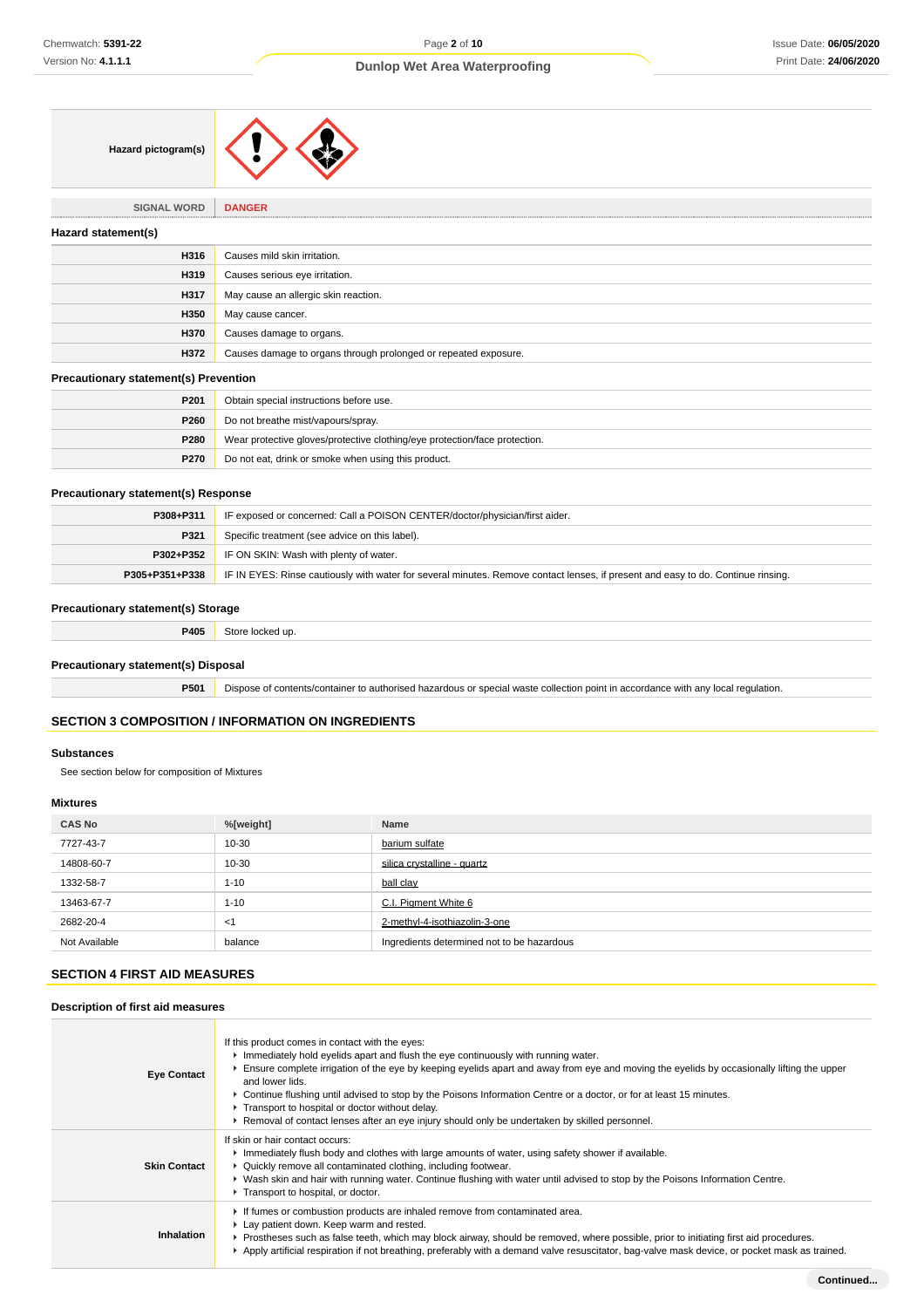|           | Perform CPR if necessary.<br>Transport to hospital, or doctor, without delay.                                                                                                                                                                                                                                                                                                                                                                                                                                                                                                                                                                                                                                                                                                                                                                                                                                                                                                                                                                                                                                                                                                                                                         |
|-----------|---------------------------------------------------------------------------------------------------------------------------------------------------------------------------------------------------------------------------------------------------------------------------------------------------------------------------------------------------------------------------------------------------------------------------------------------------------------------------------------------------------------------------------------------------------------------------------------------------------------------------------------------------------------------------------------------------------------------------------------------------------------------------------------------------------------------------------------------------------------------------------------------------------------------------------------------------------------------------------------------------------------------------------------------------------------------------------------------------------------------------------------------------------------------------------------------------------------------------------------|
| Ingestion | F IF SWALLOWED, REFER FOR MEDICAL ATTENTION, WHERE POSSIBLE, WITHOUT DELAY.<br>For advice, contact a Poisons Information Centre or a doctor.<br>• Urgent hospital treatment is likely to be needed.<br>In the mean time, qualified first-aid personnel should treat the patient following observation and employing supportive measures as indicated<br>by the patient's condition.<br>If the services of a medical officer or medical doctor are readily available, the patient should be placed in his/her care and a copy of the SDS<br>should be provided. Further action will be the responsibility of the medical specialist.<br>► If medical attention is not available on the worksite or surroundings send the patient to a hospital together with a copy of the SDS.<br>Where medical attention is not immediately available or where the patient is more than 15 minutes from a hospital or unless instructed<br>otherwise:<br>► INDUCE vomiting with fingers down the back of the throat, ONLY IF CONSCIOUS. Lean patient forward or place on left side (head-down<br>position, if possible) to maintain open airway and prevent aspiration.<br>NOTE: Wear a protective glove when inducing vomiting by mechanical means. |

# **Indication of any immediate medical attention and special treatment needed**

Treat symptomatically.

# **SECTION 5 FIREFIGHTING MEASURES**

### **Extinguishing media**

▶ There is no restriction on the type of extinguisher which may be used.

Use extinguishing media suitable for surrounding area.

### **Special hazards arising from the substrate or mixture**

| <b>Fire Incompatibility</b>    | ▶ Avoid contamination with oxidising agents i.e. nitrates, oxidising acids, chlorine bleaches, pool chlorine etc. as ignition may result                                                                                                                                                                                                                                                                                                                                                                                                                                 |
|--------------------------------|--------------------------------------------------------------------------------------------------------------------------------------------------------------------------------------------------------------------------------------------------------------------------------------------------------------------------------------------------------------------------------------------------------------------------------------------------------------------------------------------------------------------------------------------------------------------------|
| <b>Advice for firefighters</b> |                                                                                                                                                                                                                                                                                                                                                                                                                                                                                                                                                                          |
| <b>Fire Fighting</b>           | Alert Fire Brigade and tell them location and nature of hazard.<br>▶ Wear breathing apparatus plus protective gloves in the event of a fire.<br>► Prevent, by any means available, spillage from entering drains or water courses.<br>▶ Use fire fighting procedures suitable for surrounding area.                                                                                                                                                                                                                                                                      |
| <b>Fire/Explosion Hazard</b>   | • Non combustible.<br>▶ Not considered a significant fire risk, however containers may burn.<br>Decomposes on heating and produces:<br>carbon dioxide (CO2)<br>sulfur oxides (SOx)<br>metal oxides<br>other pyrolysis products typical of burning organic material.<br>Decomposes at high temperatures to produce barium oxide. Barium oxide is strongly alkaline and, upon contact with water, is exothermic. When<br>barium oxide reacts with oxygen to give a peroxide, there is a fire and explosion risk.<br>May emit poisonous fumes.<br>May emit corrosive fumes. |

# **SECTION 6 ACCIDENTAL RELEASE MEASURES**

# **Personal precautions, protective equipment and emergency procedures**

See section 8

### **Environmental precautions**

See section 12

### **Methods and material for containment and cleaning up**

| <b>Minor Spills</b> | Clean up all spills immediately.<br>Avoid breathing vapours and contact with skin and eyes.<br>$\blacktriangleright$ Control personal contact with the substance, by using protective equipment.<br>Contain and absorb spill with sand, earth, inert material or vermiculite. |
|---------------------|-------------------------------------------------------------------------------------------------------------------------------------------------------------------------------------------------------------------------------------------------------------------------------|
| <b>Major Spills</b> | Clear area of personnel and move upwind.<br>Alert Fire Brigade and tell them location and nature of hazard.<br>Wear full body protective clothing with breathing apparatus.<br>Prevent, by all means available, spillage from entering drains or water courses.               |

Personal Protective Equipment advice is contained in Section 8 of the SDS.

# **SECTION 7 HANDLING AND STORAGE**

# **Precautions for safe handling**

| Safe handling | <b>DO NOT</b> allow clothing wet with material to stay in contact with skin<br>Avoid all personal contact, including inhalation.<br>► Wear protective clothing when risk of exposure occurs.<br>▶ Use in a well-ventilated area.<br>Prevent concentration in hollows and sumps. |
|---------------|---------------------------------------------------------------------------------------------------------------------------------------------------------------------------------------------------------------------------------------------------------------------------------|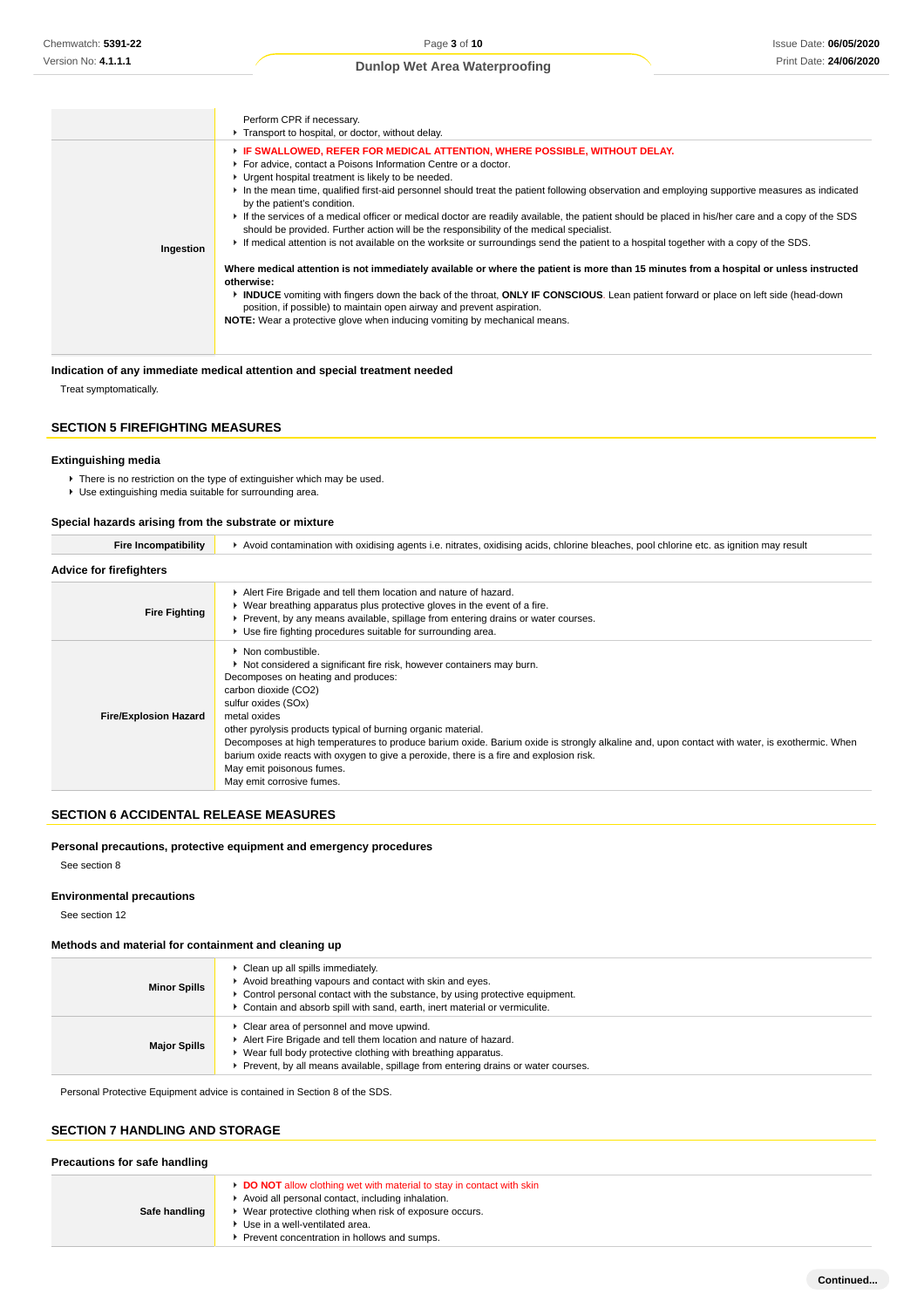| Other information                                            | Store in original containers.<br>▶ Keep containers securely sealed.<br>Store in a cool, dry, well-ventilated area.<br>Store away from incompatible materials and foodstuff containers. |  |
|--------------------------------------------------------------|----------------------------------------------------------------------------------------------------------------------------------------------------------------------------------------|--|
| Conditions for safe storage, including any incompatibilities |                                                                                                                                                                                        |  |
| Suitable container                                           | ▶ Polyethylene or polypropylene container.<br>Packing as recommended by manufacturer.<br>• Check all containers are clearly labelled and free from leaks.                              |  |
| Storage incompatibility                                      | Avoid reaction with oxidising agents                                                                                                                                                   |  |

# **SECTION 8 EXPOSURE CONTROLS / PERSONAL PROTECTION**

# **Control parameters**

# **OCCUPATIONAL EXPOSURE LIMITS (OEL)**

# **INGREDIENT DATA**

| Source                                            | Ingredient                  | <b>Material name</b>   | <b>TWA</b>        | <b>STEL</b>   | Peak          | <b>Notes</b>  |
|---------------------------------------------------|-----------------------------|------------------------|-------------------|---------------|---------------|---------------|
| New Zealand Workplace<br>Exposure Standards (WES) | barium sulfate              | Barium sulphate        | $10 \text{ mg/m}$ | Not Available | Not Available | Not Available |
| New Zealand Workplace<br>Exposure Standards (WES) | silica crystalline - quartz | Quartz respirable dust | $0.05$ mg/m $3$   | Not Available | Not Available | Not Available |
| New Zealand Workplace<br>Exposure Standards (WES) | ball clay                   | Kaolin                 | $10 \text{ mg/m}$ | Not Available | Not Available | Not Available |
| New Zealand Workplace<br>Exposure Standards (WES) | ball clay                   | Kaolin respirable dust | $2 \text{ mg/m}$  | Not Available | Not Available | Not Available |
| New Zealand Workplace<br>Exposure Standards (WES) | C.I. Pigment White 6        | Titanium dioxide       | $10 \text{ mg/m}$ | Not Available | Not Available | Not Available |

# **EMERGENCY LIMITS**

| Ingredient                    | <b>Material name</b>                          | TEEL-1            |                     | TEEL-2            | TEEL-3                  |
|-------------------------------|-----------------------------------------------|-------------------|---------------------|-------------------|-------------------------|
| barium sulfate                | Barium sulfate                                | $15 \text{ mg/m}$ |                     | 170 mg/m3         | 990 mg/m3               |
| silica crystalline - quartz   | Silica, crystalline-quartz; (Silicon dioxide) | $0.075$ mg/m $3$  |                     | $33 \text{ mg/m}$ | 200 mg/m3               |
| C.I. Pigment White 6          | Titanium oxide; (Titanium dioxide)            | $30 \text{ mg/m}$ |                     | 330 mg/m3         | $2,000 \,\mathrm{mg/m}$ |
|                               |                                               |                   |                     |                   |                         |
| Ingredient                    | <b>Original IDLH</b>                          |                   | <b>Revised IDLH</b> |                   |                         |
| barium sulfate                | Not Available                                 |                   | Not Available       |                   |                         |
| silica crystalline - quartz   | 25 mg/m3 / 50 mg/m3                           |                   | Not Available       |                   |                         |
| ball clay                     | Not Available                                 |                   | Not Available       |                   |                         |
| C.I. Pigment White 6          | $5,000 \,\mathrm{mg/m}$                       |                   | Not Available       |                   |                         |
| 2-methyl-4-isothiazolin-3-one | Not Available                                 |                   | Not Available       |                   |                         |

# **OCCUPATIONAL EXPOSURE BANDING**

| Ingredient                    | <b>Occupational Exposure Band Rating</b>                                                                                                                                                                                                                                                                                                                                 | <b>Occupational Exposure Band Limit</b> |  |
|-------------------------------|--------------------------------------------------------------------------------------------------------------------------------------------------------------------------------------------------------------------------------------------------------------------------------------------------------------------------------------------------------------------------|-----------------------------------------|--|
| 2-methyl-4-isothiazolin-3-one |                                                                                                                                                                                                                                                                                                                                                                          | > 0.01 to ≤ 0.1 mg/m <sup>3</sup>       |  |
| Notes:                        | Occupational exposure banding is a process of assigning chemicals into specific categories or bands based on a chemical's potency and the<br>adverse health outcomes associated with exposure. The output of this process is an occupational exposure band (OEB), which corresponds to a<br>range of exposure concentrations that are expected to protect worker health. |                                         |  |

# **Exposure controls**

| Appropriate engineering<br>controls | Engineering controls are used to remove a hazard or place a barrier between the worker and the hazard. Well-designed engineering controls can<br>be highly effective in protecting workers and will typically be independent of worker interactions to provide this high level of protection.<br>The basic types of engineering controls are:<br>Process controls which involve changing the way a job activity or process is done to reduce the risk.<br>Enclosure and/or isolation of emission source which keeps a selected hazard "physically" away from the worker and ventilation that strategically<br>"adds" and "removes" air in the work environment.                                     |
|-------------------------------------|-----------------------------------------------------------------------------------------------------------------------------------------------------------------------------------------------------------------------------------------------------------------------------------------------------------------------------------------------------------------------------------------------------------------------------------------------------------------------------------------------------------------------------------------------------------------------------------------------------------------------------------------------------------------------------------------------------|
| <b>Personal protection</b>          |                                                                                                                                                                                                                                                                                                                                                                                                                                                                                                                                                                                                                                                                                                     |
| Eye and face protection             | ▶ Safety glasses with unperforated side shields may be used where continuous eye protection is desirable, as in laboratories; spectacles are<br>not sufficient where complete eye protection is needed such as when handling bulk-quantities, where there is a danger of splashing, or if the<br>material may be under pressure.<br>► Chemical goggles whenever there is a danger of the material coming in contact with the eyes; goggles must be properly fitted.<br>Full face shield (20 cm, 8 in minimum) may be required for supplementary but never for primary protection of eyes; these afford face<br>protection.<br>Alternatively a gas mask may replace splash goggles and face shields. |
| <b>Skin protection</b>              | See Hand protection below                                                                                                                                                                                                                                                                                                                                                                                                                                                                                                                                                                                                                                                                           |
| Hands/feet protection               | Elbow length PVC gloves<br>The selection of suitable gloves does not only depend on the material, but also on further marks of quality which vary from manufacturer to<br>manufacturer. Where the chemical is a preparation of several substances, the resistance of the glove material can not be calculated in advance<br>and has therefore to be checked prior to the application.                                                                                                                                                                                                                                                                                                               |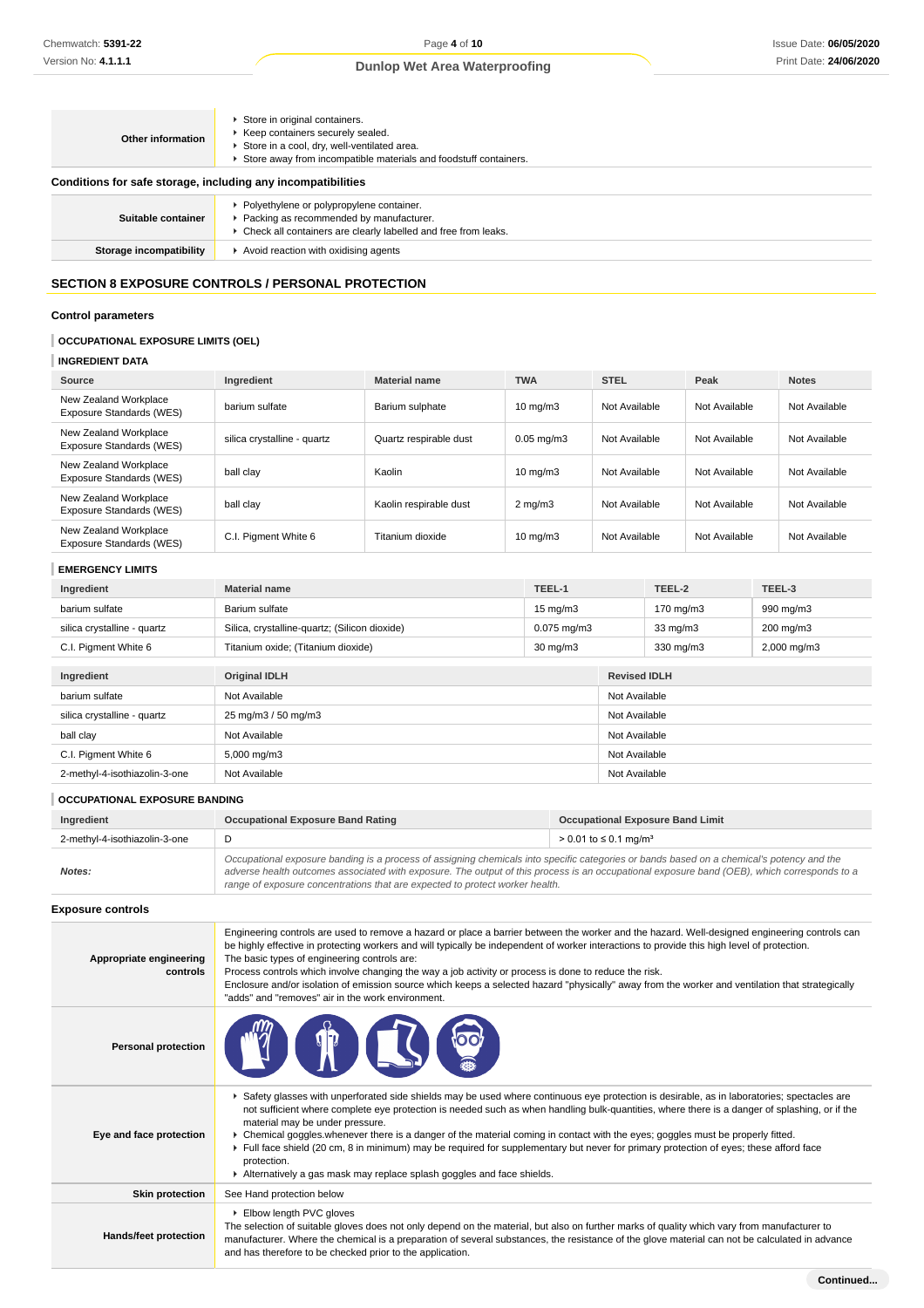|                        | The exact break through time for substances has to be obtained from the manufacturer of the protective gloves and has to be observed when<br>making a final choice.<br>Personal hygiene is a key element of effective hand care.                                                                                                                                                                                                                                                                                                                                                                                                                                                                                                                                                                                                                                                                                                                                                                                                                                                                                                                                                                                                                                                                                                                                                                                                                                                                                                                                                                                                                                                                                                                                                                           |
|------------------------|------------------------------------------------------------------------------------------------------------------------------------------------------------------------------------------------------------------------------------------------------------------------------------------------------------------------------------------------------------------------------------------------------------------------------------------------------------------------------------------------------------------------------------------------------------------------------------------------------------------------------------------------------------------------------------------------------------------------------------------------------------------------------------------------------------------------------------------------------------------------------------------------------------------------------------------------------------------------------------------------------------------------------------------------------------------------------------------------------------------------------------------------------------------------------------------------------------------------------------------------------------------------------------------------------------------------------------------------------------------------------------------------------------------------------------------------------------------------------------------------------------------------------------------------------------------------------------------------------------------------------------------------------------------------------------------------------------------------------------------------------------------------------------------------------------|
| <b>Body protection</b> | See Other protection below                                                                                                                                                                                                                                                                                                                                                                                                                                                                                                                                                                                                                                                                                                                                                                                                                                                                                                                                                                                                                                                                                                                                                                                                                                                                                                                                                                                                                                                                                                                                                                                                                                                                                                                                                                                 |
| Other protection       | Employees working with confirmed human carcinogens should be provided with, and be required to wear, clean, full body protective clothing<br>(smocks, coveralls, or long-sleeved shirt and pants), shoe covers and gloves prior to entering the regulated area. [AS/NZS ISO 6529:2006 or<br>national equivalent]<br>Employees engaged in handling operations involving carcinogens should be provided with, and required to wear and use half-face filter-type<br>respirators with filters for dusts, mists and fumes, or air purifying canisters or cartridges. A respirator affording higher levels of protection may<br>be substituted. [AS/NZS 1715 or national equivalent]<br>Emergency deluge showers and eyewash fountains, supplied with potable water, should be located near, within sight of, and on the same<br>level with locations where direct exposure is likely.<br>▶ Prior to each exit from an area containing confirmed human carcinogens, employees should be required to remove and leave protective<br>clothing and equipment at the point of exit and at the last exit of the day, to place used clothing and equipment in impervious containers at<br>the point of exit for purposes of decontamination or disposal. The contents of such impervious containers must be identified with suitable<br>labels. For maintenance and decontamination activities, authorized employees entering the area should be provided with and required to<br>wear clean, impervious garments, including gloves, boots and continuous-air supplied hood.<br>► Prior to removing protective garments the employee should undergo decontamination and be required to shower upon removal of the<br>garments and hood.<br>• Overalls.<br>▶ P.V.C apron.<br>▶ Barrier cream.<br>Skin cleansing cream. |

# **Recommended material(s)**

**GLOVE SELECTION INDEX**

Glove selection is based on a modified presentation of the:

# **"Forsberg Clothing Performance Index".**

 The effect(s) of the following substance(s) are taken into account in the **computergenerated** selection:

Dunlop Wet Area Waterproofing

| <b>Material</b> | <b>CPI</b> |
|-----------------|------------|
| <b>BUTYL</b>    | A          |
| <b>NEOPRENE</b> | A          |
| <b>VITON</b>    | A          |
| NATURAL RUBBER  | C          |
| <b>PVA</b>      | C          |

\* CPI - Chemwatch Performance Index

A: Best Selection

B: Satisfactory; may degrade after 4 hours continuous immersion

C: Poor to Dangerous Choice for other than short term immersion

**NOTE**: As a series of factors will influence the actual performance of the glove, a final selection must be based on detailed observation. -

\* Where the glove is to be used on a short term, casual or infrequent basis, factors such as "feel" or convenience (e.g. disposability), may dictate a choice of gloves which might otherwise be unsuitable following long-term or frequent use. A qualified practitioner should be consulted.

### **Respiratory protection**

Type A Filter of sufficient capacity. (AS/NZS 1716 & 1715, EN 143:2000 & 149:2001, ANSI Z88 or national equivalent)

Where the concentration of gas/particulates in the breathing zone, approaches or exceeds the "Exposure Standard" (or ES), respiratory protection is required. Degree of protection varies with both face-piece and Class of filter; the nature of protection varies with Type of filter.

| <b>Required Minimum</b><br><b>Protection Factor</b> | <b>Half-Face</b><br>Respirator | <b>Full-Face</b><br>Respirator | <b>Powered Air</b><br>Respirator |
|-----------------------------------------------------|--------------------------------|--------------------------------|----------------------------------|
| up to $10 \times ES$                                | A-AUS                          | ۰                              | A-PAPR-AUS /<br>Class 1          |
| up to $50 \times ES$                                | -                              | A-AUS / Class 1                |                                  |
| up to $100 \times ES$                               | -                              | $A-2$                          | A-PAPR-2 ^                       |

### ^ - Full-face

A(All classes) = Organic vapours, B AUS or B1 = Acid gasses, B2 = Acid gas or hydrogen cyanide(HCN), B3 = Acid gas or hydrogen cyanide(HCN), E = Sulfur  $\frac{d}{dx}$  dioxide(SO2), G = Agricultural chemicals, K = Ammonia(NH3), Hg = Mercury, NO = Oxides of nitrogen, MB = Methyl bromide, AX = Low boiling point organic compounds(below 65 degC)

- Cartridge respirators should never be used for emergency ingress or in areas of unknown vapour concentrations or oxygen content.
- ▶ The wearer must be warned to leave the contaminated area immediately on detecting any odours through the respirator. The odour may indicate that the mask is not functioning properly, that the vapour concentration is too high, or that the mask is not properly fitted. Because of these limitations, only restricted use of cartridge respirators is considered appropriate.
- Cartridge performance is affected by humidity. Cartridges should be changed after 2 hr of continuous use unless it is determined that the humidity is less than 75%, in which case, cartridges can be used for 4 hr. Used cartridges should be discarded daily, regardless of the length of time used

# **SECTION 9 PHYSICAL AND CHEMICAL PROPERTIES**

### **Information on basic physical and chemical properties**

| Appearance                                        | Bluish grey liquid; partly mixes with water. |                                            |                |  |
|---------------------------------------------------|----------------------------------------------|--------------------------------------------|----------------|--|
|                                                   |                                              |                                            |                |  |
| <b>Physical state</b>                             | Liquid                                       | Relative density (Water = $1$ )            | Not Available  |  |
| Odour                                             | Not Available                                | Partition coefficient n-octanol<br>/ water | Not Available  |  |
| <b>Odour threshold</b>                            | Not Available                                | Auto-ignition temperature (°C)             | Not Applicable |  |
| pH (as supplied)                                  | Not Available                                | <b>Decomposition temperature</b>           | Not Available  |  |
| Melting point / freezing point<br>$(^{\circ}C)$   | Not Applicable                               | Viscosity (cSt)                            | Not Available  |  |
| Initial boiling point and boiling<br>range $(°C)$ | Not Available                                | Molecular weight (g/mol)                   | Not Applicable |  |
| Flash point (°C)                                  | Not Applicable                               | <b>Taste</b>                               | Not Available  |  |
| <b>Evaporation rate</b>                           | Not Available                                | <b>Explosive properties</b>                | Not Available  |  |
| Flammability                                      | Not Applicable                               | <b>Oxidising properties</b>                | Not Available  |  |
| Upper Explosive Limit (%)                         | Not Applicable                               | Surface Tension (dyn/cm or<br>mN/m)        | Not Available  |  |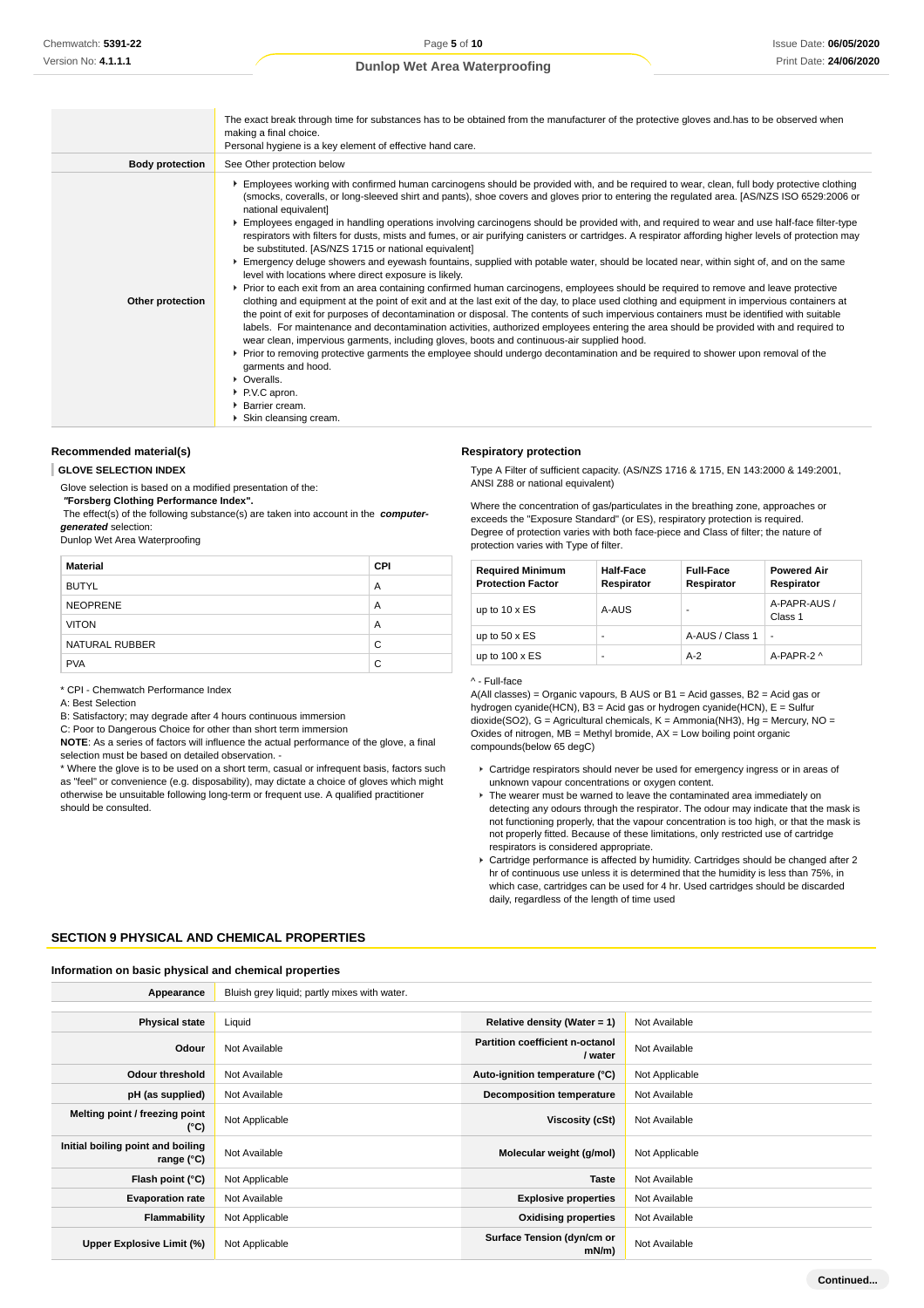| Lower Explosive Limit (%) | Not Applicable  | Volatile Component (%vol) | Not Available |
|---------------------------|-----------------|---------------------------|---------------|
| Vapour pressure (kPa)     | Not Available   | Gas group                 | Not Available |
| Solubility in water       | Partly miscible | pH as a solution $(1%)$   | Not Available |
| Vapour density (Air = 1)  | Not Available   | VOC a/L                   | Not Available |

# **SECTION 10 STABILITY AND REACTIVITY**

| Reactivity                                 | See section 7                                                                                                                        |
|--------------------------------------------|--------------------------------------------------------------------------------------------------------------------------------------|
| <b>Chemical stability</b>                  | • Unstable in the presence of incompatible materials.<br>▶ Product is considered stable.<br>Hazardous polymerisation will not occur. |
| Possibility of hazardous<br>reactions      | See section 7                                                                                                                        |
| <b>Conditions to avoid</b>                 | See section 7                                                                                                                        |
| Incompatible materials                     | See section 7                                                                                                                        |
| <b>Hazardous decomposition</b><br>products | See section 5                                                                                                                        |

# **SECTION 11 TOXICOLOGICAL INFORMATION**

### **Information on toxicological effects**

| Inhaled                                 | There is some evidence to suggest that the material can cause respiratory irritation in some persons. The body's response to such irritation can<br>cause further lung damage.                                                                                                                                                                                                                                                                                                                                                                                                                                                                                                                                                                                                                                                                                                                                                                                                                |                                                      |  |
|-----------------------------------------|-----------------------------------------------------------------------------------------------------------------------------------------------------------------------------------------------------------------------------------------------------------------------------------------------------------------------------------------------------------------------------------------------------------------------------------------------------------------------------------------------------------------------------------------------------------------------------------------------------------------------------------------------------------------------------------------------------------------------------------------------------------------------------------------------------------------------------------------------------------------------------------------------------------------------------------------------------------------------------------------------|------------------------------------------------------|--|
| Ingestion                               | The material has NOT been classified by EC Directives or other classification systems as "harmful by ingestion". This is because of the lack of<br>corroborating animal or human evidence.                                                                                                                                                                                                                                                                                                                                                                                                                                                                                                                                                                                                                                                                                                                                                                                                    |                                                      |  |
| <b>Skin Contact</b>                     | There is some evidence to suggest that this material can cause inflammation of the skin on contact in some persons.<br>Open cuts, abraded or irritated skin should not be exposed to this material<br>Entry into the blood-stream, through, for example, cuts, abrasions or lesions, may produce systemic injury with harmful effects. Examine the skin<br>prior to the use of the material and ensure that any external damage is suitably protected.                                                                                                                                                                                                                                                                                                                                                                                                                                                                                                                                        |                                                      |  |
| Eye                                     | There is some evidence to suggest that this material can cause eye irritation and damage in some persons.                                                                                                                                                                                                                                                                                                                                                                                                                                                                                                                                                                                                                                                                                                                                                                                                                                                                                     |                                                      |  |
| <b>Chronic</b>                          | Skin contact with the material is more likely to cause a sensitisation reaction in some persons compared to the general population.<br>Danger of serious damage to health by prolonged exposure.<br>Harmful: danger of serious damage to health by prolonged exposure through inhalation.<br>There has been some concern that this material can cause cancer or mutations but there is not enough data to make an assessment.<br>Chronic dust inhalation of kaolin, can cause kaolinosis from kaolin deposition in the lungs causing distinct lung markings, abnormal inflation of air<br>sacs, and chronic lung diseases (nodular pneumoconiosis). This condition is made worse by long duration of occupational exposure and<br>pre-existing chest infection. Pre-employment screening is recommended.<br>Barium compounds may cause high blood pressure, airway irritation and damage the liver, spleen and bone marrow. Prolonged exposure may<br>cause a lung inflammation and scarring. |                                                      |  |
|                                         |                                                                                                                                                                                                                                                                                                                                                                                                                                                                                                                                                                                                                                                                                                                                                                                                                                                                                                                                                                                               |                                                      |  |
| <b>Dunlop Wet Area</b><br>Waterproofing | <b>TOXICITY</b><br>Not Available                                                                                                                                                                                                                                                                                                                                                                                                                                                                                                                                                                                                                                                                                                                                                                                                                                                                                                                                                              | <b>IRRITATION</b><br>Not Available                   |  |
|                                         | <b>TOXICITY</b>                                                                                                                                                                                                                                                                                                                                                                                                                                                                                                                                                                                                                                                                                                                                                                                                                                                                                                                                                                               | <b>IRRITATION</b>                                    |  |
| barium sulfate                          | dermal (rat) LD50: >2000 mg/kg <sup>[1]</sup>                                                                                                                                                                                                                                                                                                                                                                                                                                                                                                                                                                                                                                                                                                                                                                                                                                                                                                                                                 | Not Available                                        |  |
|                                         | Oral (mouse) LD50: >3000 mg/kg <sup>[2]</sup>                                                                                                                                                                                                                                                                                                                                                                                                                                                                                                                                                                                                                                                                                                                                                                                                                                                                                                                                                 |                                                      |  |
|                                         | <b>TOXICITY</b>                                                                                                                                                                                                                                                                                                                                                                                                                                                                                                                                                                                                                                                                                                                                                                                                                                                                                                                                                                               | <b>IRRITATION</b>                                    |  |
| silica crystalline - quartz             | Oral (rat) LD50: =500 mg/kg $[2]$                                                                                                                                                                                                                                                                                                                                                                                                                                                                                                                                                                                                                                                                                                                                                                                                                                                                                                                                                             | Not Available                                        |  |
|                                         | <b>TOXICITY</b>                                                                                                                                                                                                                                                                                                                                                                                                                                                                                                                                                                                                                                                                                                                                                                                                                                                                                                                                                                               | <b>IRRITATION</b>                                    |  |
| ball clay                               | Not Available                                                                                                                                                                                                                                                                                                                                                                                                                                                                                                                                                                                                                                                                                                                                                                                                                                                                                                                                                                                 | Not Available                                        |  |
|                                         | <b>TOXICITY</b>                                                                                                                                                                                                                                                                                                                                                                                                                                                                                                                                                                                                                                                                                                                                                                                                                                                                                                                                                                               | <b>IRRITATION</b>                                    |  |
|                                         | dermal (hamster) LD50: $> = 10000$ mg/kg <sup>[2]</sup>                                                                                                                                                                                                                                                                                                                                                                                                                                                                                                                                                                                                                                                                                                                                                                                                                                                                                                                                       | Eye: no adverse effect observed (not irritating)[1]  |  |
| C.I. Pigment White 6                    | Oral (rat) LD50: >2000 mg/kg[1]                                                                                                                                                                                                                                                                                                                                                                                                                                                                                                                                                                                                                                                                                                                                                                                                                                                                                                                                                               | Skin (rabbit)                                        |  |
|                                         |                                                                                                                                                                                                                                                                                                                                                                                                                                                                                                                                                                                                                                                                                                                                                                                                                                                                                                                                                                                               | Skin: no adverse effect observed (not irritating)[1] |  |

**Legend:** 1. Value obtained from Europe ECHA Registered Substances - Acute toxicity 2.\* Value obtained from manufacturer's SDS. Unless otherwise specified data extracted from RTECS - Register of Toxic Effect of chemical Substances

**SILICA CRYSTALLINE - QUARTZ** **WARNING:** For inhalation exposure ONLY: This substance has been classified by the IARC as Group 1: **CARCINOGENIC TO HUMANS**

The International Agency for Research on Cancer (IARC) has classified occupational exposures to **respirable** (<5 um) crystalline silica as being carcinogenic to humans . This classification is based on what IARC considered sufficient evidence from epidemiological studies of humans for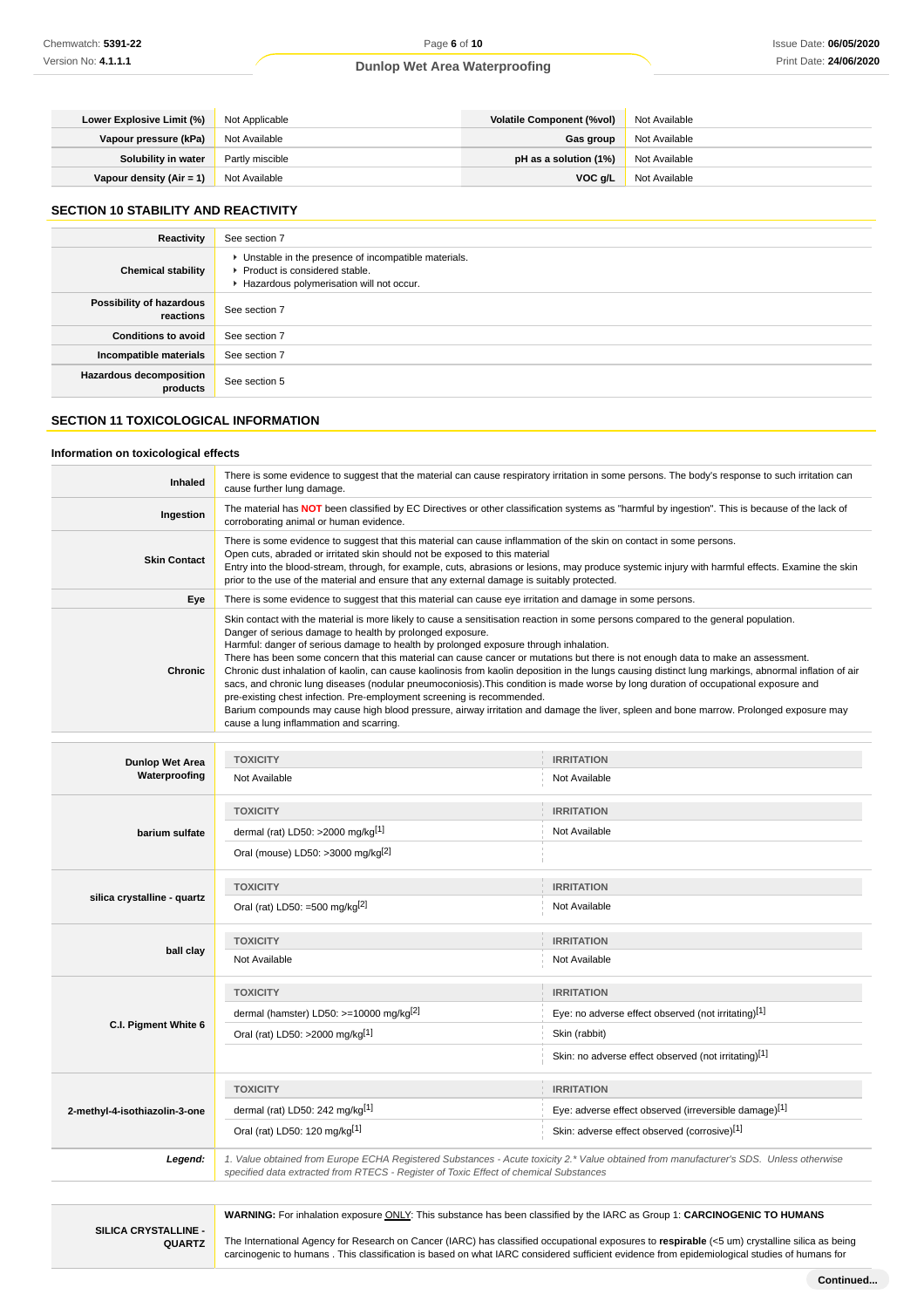|                                             | the carcinogenicity of inhaled silica in the forms of quartz and cristobalite. Crystalline silica is also known to cause silicosis, a non-cancerous lung<br>disease.                                                                                                                                                                                                                                                                                                                                                                                                                                                                                                                                                                                                                                                                                                                                                                                                                                                                                                                                                                                                                                                                                                                                                                                                                                                                                                                                                                                                                                                                                                                                                                                                                                                                                                                                                                                                                                                                                                                                                                                                                                                                                                                                                                                                                                                                                                                                                                                                                                                                                                                                                                                                                                                                                                                                                                                                                                                                                                                                                                                                                                                                                                                                                                                                                                                                                                                                                                                                                                                                                                                                                                                                                                                                                                                                         |   |  |
|---------------------------------------------|--------------------------------------------------------------------------------------------------------------------------------------------------------------------------------------------------------------------------------------------------------------------------------------------------------------------------------------------------------------------------------------------------------------------------------------------------------------------------------------------------------------------------------------------------------------------------------------------------------------------------------------------------------------------------------------------------------------------------------------------------------------------------------------------------------------------------------------------------------------------------------------------------------------------------------------------------------------------------------------------------------------------------------------------------------------------------------------------------------------------------------------------------------------------------------------------------------------------------------------------------------------------------------------------------------------------------------------------------------------------------------------------------------------------------------------------------------------------------------------------------------------------------------------------------------------------------------------------------------------------------------------------------------------------------------------------------------------------------------------------------------------------------------------------------------------------------------------------------------------------------------------------------------------------------------------------------------------------------------------------------------------------------------------------------------------------------------------------------------------------------------------------------------------------------------------------------------------------------------------------------------------------------------------------------------------------------------------------------------------------------------------------------------------------------------------------------------------------------------------------------------------------------------------------------------------------------------------------------------------------------------------------------------------------------------------------------------------------------------------------------------------------------------------------------------------------------------------------------------------------------------------------------------------------------------------------------------------------------------------------------------------------------------------------------------------------------------------------------------------------------------------------------------------------------------------------------------------------------------------------------------------------------------------------------------------------------------------------------------------------------------------------------------------------------------------------------------------------------------------------------------------------------------------------------------------------------------------------------------------------------------------------------------------------------------------------------------------------------------------------------------------------------------------------------------------------------------------------------------------------------------------------------------------|---|--|
|                                             | Intermittent exposure produces; focal fibrosis, (pneumoconiosis), cough, dyspnoea, liver tumours.                                                                                                                                                                                                                                                                                                                                                                                                                                                                                                                                                                                                                                                                                                                                                                                                                                                                                                                                                                                                                                                                                                                                                                                                                                                                                                                                                                                                                                                                                                                                                                                                                                                                                                                                                                                                                                                                                                                                                                                                                                                                                                                                                                                                                                                                                                                                                                                                                                                                                                                                                                                                                                                                                                                                                                                                                                                                                                                                                                                                                                                                                                                                                                                                                                                                                                                                                                                                                                                                                                                                                                                                                                                                                                                                                                                                            |   |  |
|                                             | * Millions of particles per cubic foot (based on impinger samples counted by light field techniques).<br>NOTE: the physical nature of quartz in the product determines whether it is likely to present a chronic health problem. To be a hazard the<br>material must enter the breathing zone as respirable particles.                                                                                                                                                                                                                                                                                                                                                                                                                                                                                                                                                                                                                                                                                                                                                                                                                                                                                                                                                                                                                                                                                                                                                                                                                                                                                                                                                                                                                                                                                                                                                                                                                                                                                                                                                                                                                                                                                                                                                                                                                                                                                                                                                                                                                                                                                                                                                                                                                                                                                                                                                                                                                                                                                                                                                                                                                                                                                                                                                                                                                                                                                                                                                                                                                                                                                                                                                                                                                                                                                                                                                                                       |   |  |
| <b>BALL CLAY</b>                            | Oral (rat) TDLo: 590000 mg/kg Reproductive effector at very high doses.                                                                                                                                                                                                                                                                                                                                                                                                                                                                                                                                                                                                                                                                                                                                                                                                                                                                                                                                                                                                                                                                                                                                                                                                                                                                                                                                                                                                                                                                                                                                                                                                                                                                                                                                                                                                                                                                                                                                                                                                                                                                                                                                                                                                                                                                                                                                                                                                                                                                                                                                                                                                                                                                                                                                                                                                                                                                                                                                                                                                                                                                                                                                                                                                                                                                                                                                                                                                                                                                                                                                                                                                                                                                                                                                                                                                                                      |   |  |
| <b>C.I. PIGMENT WHITE 6</b>                 | Exposure to titanium dioxide is via inhalation, swallowing or skin contact. When inhaled, it may deposit in lung tissue and lymph nodes causing<br>dysfunction of the lungs and immune system. Absorption by the stomach and intestines depends on the size of the particle. It penetrated only the<br>outermost layer of the skin, suggesting that healthy skin may be an effective barrier. There is no substantive data on genetic damage, though<br>cases have been reported in experimental animals.<br>The substance is classified by IARC as Group 3:<br>NOT classifiable as to its carcinogenicity to humans.<br>Evidence of carcinogenicity may be inadequate or limited in animal testing.<br>Substance has been investigated as a mutagen, tumorigen and primary irritant.                                                                                                                                                                                                                                                                                                                                                                                                                                                                                                                                                                                                                                                                                                                                                                                                                                                                                                                                                                                                                                                                                                                                                                                                                                                                                                                                                                                                                                                                                                                                                                                                                                                                                                                                                                                                                                                                                                                                                                                                                                                                                                                                                                                                                                                                                                                                                                                                                                                                                                                                                                                                                                                                                                                                                                                                                                                                                                                                                                                                                                                                                                                        |   |  |
| 2-METHYL-<br>4-ISOTHIAZOLIN-3-ONE           | The following information refers to contact allergens as a group and may not be specific to this product.<br>Contact allergies quickly manifest themselves as contact eczema, more rarely as urticaria or Quincke's oedema. The pathogenesis of contact<br>eczema involves a cell-mediated (T lymphocytes) immune reaction of the delayed type. Other allergic skin reactions, e.g. contact urticaria,<br>involve antibody-mediated immune reactions. The significance of the contact allergen is not simply determined by its sensitisation potential: the<br>distribution of the substance and the opportunities for contact with it are equally important.<br>Asthma-like symptoms may continue for months or even years after exposure to the material ends. This may be due to a non-allergic condition<br>known as reactive airways dysfunction syndrome (RADS) which can occur after exposure to high levels of highly irritating compound. Main<br>criteria for diagnosing RADS include the absence of previous airways disease in a non-atopic individual, with sudden onset of persistent<br>asthma-like symptoms within minutes to hours of a documented exposure to the irritant. Other criteria for diagnosis of RADS include a reversible<br>airflow pattern on lung function tests, moderate to severe bronchial hyperreactivity on methacholine challenge testing, and the lack of minimal<br>lymphocytic inflammation, without eosinophilia.<br>Based on laboratory and animal testing, exposure to the material may result in irreversible effects and mutations in humans.<br>In light of potential adverse effects, and to ensure a harmonised risk assessment and management, the EU regulatory framework for biocides has<br>been established with the objective of ensuring a high level of protection of human and animal health and the environment. To this aim, it is<br>required that risk assessment of biocidal products is carried out before they can be placed on the market. A central element in the risk<br>assessment of the biocidal products are the utilization instructions that defines the dosage, application method and amount of applications and<br>thus the exposure of humans and the environment to the biocidal substance.<br>Humans may be exposed to biocidal products in different ways in both occupational and domestic settings. Many biocidal products are intended<br>for industrial sectors or professional uses only, whereas other biocidal products are commonly available for private use by non-professional<br>users.<br>The material may be irritating to the eye, with prolonged contact causing inflammation. Repeated or prolonged exposure to irritants may produce<br>conjunctivitis.<br>The material may cause skin irritation after prolonged or repeated exposure and may produce on contact skin redness, swelling, the production of<br>vesicles, scaling and thickening of the skin.<br>Formaldehyde generators (releasers) are often used as preservatives. The maximum authorised concentration of free formaldehyde is 0.2% and<br>must be labelled with the warning sign "contains formaldehyde" where the concentration exceeds 0.05%. The use of formaldehyde-releasing<br>preservatives ensures that the level of free formaldehyde in the products is always low but sufficient to inhibit microbial growth - it disrupts<br>metabolism to cause death of the organism. However there is a concern that formaldehyde generators can produce amines capable of causing<br>cancers (nitrosamines) when used in formulations containing amines.<br>NOTE: Substance has been shown to be mutagenic in at least one assay, or belongs to a family of chemicals producing damage or change to<br>cellular DNA.<br>Considered to be a minor sensitiser in Kathon CG (1) (1). Bruze etal - Contact Dermatitis 20: 219-39, 1989 |   |  |
| <b>BARIUM SULFATE &amp;</b><br>2-METHYL-    | No significant acute toxicological data identified in literature search.                                                                                                                                                                                                                                                                                                                                                                                                                                                                                                                                                                                                                                                                                                                                                                                                                                                                                                                                                                                                                                                                                                                                                                                                                                                                                                                                                                                                                                                                                                                                                                                                                                                                                                                                                                                                                                                                                                                                                                                                                                                                                                                                                                                                                                                                                                                                                                                                                                                                                                                                                                                                                                                                                                                                                                                                                                                                                                                                                                                                                                                                                                                                                                                                                                                                                                                                                                                                                                                                                                                                                                                                                                                                                                                                                                                                                                     |   |  |
| 4-ISOTHIAZOLIN-3-ONE                        |                                                                                                                                                                                                                                                                                                                                                                                                                                                                                                                                                                                                                                                                                                                                                                                                                                                                                                                                                                                                                                                                                                                                                                                                                                                                                                                                                                                                                                                                                                                                                                                                                                                                                                                                                                                                                                                                                                                                                                                                                                                                                                                                                                                                                                                                                                                                                                                                                                                                                                                                                                                                                                                                                                                                                                                                                                                                                                                                                                                                                                                                                                                                                                                                                                                                                                                                                                                                                                                                                                                                                                                                                                                                                                                                                                                                                                                                                                              |   |  |
| <b>Acute Toxicity</b>                       | ×<br>Carcinogenicity                                                                                                                                                                                                                                                                                                                                                                                                                                                                                                                                                                                                                                                                                                                                                                                                                                                                                                                                                                                                                                                                                                                                                                                                                                                                                                                                                                                                                                                                                                                                                                                                                                                                                                                                                                                                                                                                                                                                                                                                                                                                                                                                                                                                                                                                                                                                                                                                                                                                                                                                                                                                                                                                                                                                                                                                                                                                                                                                                                                                                                                                                                                                                                                                                                                                                                                                                                                                                                                                                                                                                                                                                                                                                                                                                                                                                                                                                         | ✔ |  |
| <b>Skin Irritation/Corrosion</b>            | ✔<br>Reproductivity                                                                                                                                                                                                                                                                                                                                                                                                                                                                                                                                                                                                                                                                                                                                                                                                                                                                                                                                                                                                                                                                                                                                                                                                                                                                                                                                                                                                                                                                                                                                                                                                                                                                                                                                                                                                                                                                                                                                                                                                                                                                                                                                                                                                                                                                                                                                                                                                                                                                                                                                                                                                                                                                                                                                                                                                                                                                                                                                                                                                                                                                                                                                                                                                                                                                                                                                                                                                                                                                                                                                                                                                                                                                                                                                                                                                                                                                                          | × |  |
| <b>Serious Eye Damage/Irritation</b>        | ✔<br><b>STOT - Single Exposure</b>                                                                                                                                                                                                                                                                                                                                                                                                                                                                                                                                                                                                                                                                                                                                                                                                                                                                                                                                                                                                                                                                                                                                                                                                                                                                                                                                                                                                                                                                                                                                                                                                                                                                                                                                                                                                                                                                                                                                                                                                                                                                                                                                                                                                                                                                                                                                                                                                                                                                                                                                                                                                                                                                                                                                                                                                                                                                                                                                                                                                                                                                                                                                                                                                                                                                                                                                                                                                                                                                                                                                                                                                                                                                                                                                                                                                                                                                           | ✔ |  |
| <b>Respiratory or Skin</b><br>sensitisation | ✔<br><b>STOT - Repeated Exposure</b>                                                                                                                                                                                                                                                                                                                                                                                                                                                                                                                                                                                                                                                                                                                                                                                                                                                                                                                                                                                                                                                                                                                                                                                                                                                                                                                                                                                                                                                                                                                                                                                                                                                                                                                                                                                                                                                                                                                                                                                                                                                                                                                                                                                                                                                                                                                                                                                                                                                                                                                                                                                                                                                                                                                                                                                                                                                                                                                                                                                                                                                                                                                                                                                                                                                                                                                                                                                                                                                                                                                                                                                                                                                                                                                                                                                                                                                                         | ✔ |  |
| <b>Mutagenicity</b>                         | ×<br><b>Aspiration Hazard</b>                                                                                                                                                                                                                                                                                                                                                                                                                                                                                                                                                                                                                                                                                                                                                                                                                                                                                                                                                                                                                                                                                                                                                                                                                                                                                                                                                                                                                                                                                                                                                                                                                                                                                                                                                                                                                                                                                                                                                                                                                                                                                                                                                                                                                                                                                                                                                                                                                                                                                                                                                                                                                                                                                                                                                                                                                                                                                                                                                                                                                                                                                                                                                                                                                                                                                                                                                                                                                                                                                                                                                                                                                                                                                                                                                                                                                                                                                | × |  |

**Legend:**  $\mathbf{X}$  – Data either not available or does not fill the criteria for classification – Data available to make classification

# **SECTION 12 ECOLOGICAL INFORMATION**

| <b>Toxicity</b>                         |                         |                           |                               |                  |                  |
|-----------------------------------------|-------------------------|---------------------------|-------------------------------|------------------|------------------|
| <b>Dunlop Wet Area</b><br>Waterproofing | <b>ENDPOINT</b>         | <b>TEST DURATION (HR)</b> | <b>SPECIES</b>                | <b>VALUE</b>     | <b>SOURCE</b>    |
|                                         | <b>Not</b><br>Available | Not Available             | Not Available                 | Not<br>Available | Not<br>Available |
|                                         | <b>ENDPOINT</b>         | <b>TEST DURATION (HR)</b> | <b>SPECIES</b>                | <b>VALUE</b>     | <b>SOURCE</b>    |
| barium sulfate                          | LC50                    | 96                        | Fish                          | $>3.5$ mg/L      | $\overline{2}$   |
|                                         | EC50                    | 48                        | Crustacea                     | $0.032$ -mg/L    | $\overline{2}$   |
|                                         | <b>EC50</b>             | 72                        | Algae or other aquatic plants | $>1.15$ mg/L     | $\overline{2}$   |
|                                         | <b>NOEC</b>             | 2016                      | Algae or other aquatic plants | 0.004-mg/L       | $\overline{2}$   |
|                                         | <b>ENDPOINT</b>         | <b>TEST DURATION (HR)</b> | <b>SPECIES</b>                | <b>VALUE</b>     | <b>SOURCE</b>    |
| silica crystalline - quartz             |                         |                           |                               |                  |                  |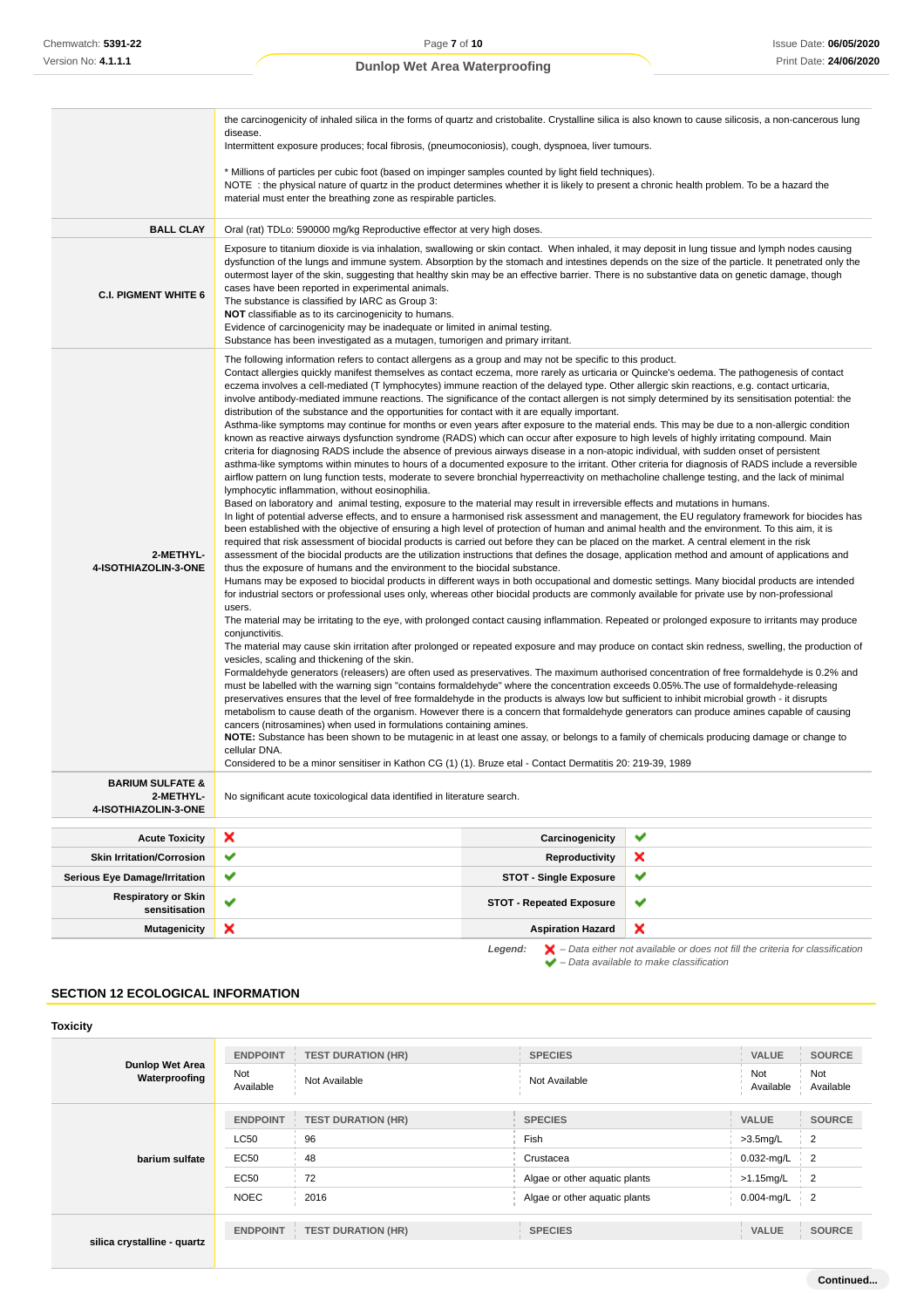|                               | Not<br>Available | Not Available             | Not Available                                                                                                                                                                                                                                                                                                                                                                                                                                                                                                    | Not<br>Available | Not<br>Available |
|-------------------------------|------------------|---------------------------|------------------------------------------------------------------------------------------------------------------------------------------------------------------------------------------------------------------------------------------------------------------------------------------------------------------------------------------------------------------------------------------------------------------------------------------------------------------------------------------------------------------|------------------|------------------|
|                               | <b>ENDPOINT</b>  | <b>TEST DURATION (HR)</b> | <b>SPECIES</b>                                                                                                                                                                                                                                                                                                                                                                                                                                                                                                   | <b>VALUE</b>     | <b>SOURCE</b>    |
| ball clay                     | Not<br>Available | Not Available             | Not Available                                                                                                                                                                                                                                                                                                                                                                                                                                                                                                    | Not<br>Available | Not<br>Available |
|                               | <b>ENDPOINT</b>  | <b>TEST DURATION (HR)</b> | <b>SPECIES</b>                                                                                                                                                                                                                                                                                                                                                                                                                                                                                                   | <b>VALUE</b>     | <b>SOURCE</b>    |
|                               | <b>LC50</b>      | 96                        | Fish                                                                                                                                                                                                                                                                                                                                                                                                                                                                                                             | $>1$ -mg/L       | 2                |
| C.I. Pigment White 6          | <b>EC50</b>      | 48                        | Crustacea                                                                                                                                                                                                                                                                                                                                                                                                                                                                                                        | $>1$ -mg/L       | 2                |
|                               | <b>EC50</b>      | 72                        | Algae or other aquatic plants                                                                                                                                                                                                                                                                                                                                                                                                                                                                                    | 5.83mg/L         | $\overline{4}$   |
|                               | <b>NOEC</b>      | 336                       | Fish                                                                                                                                                                                                                                                                                                                                                                                                                                                                                                             | $0.089$ mg/L     | $-4$             |
|                               | <b>ENDPOINT</b>  | <b>TEST DURATION (HR)</b> | <b>SPECIES</b>                                                                                                                                                                                                                                                                                                                                                                                                                                                                                                   | <b>VALUE</b>     | <b>SOURCE</b>    |
|                               | <b>LC50</b>      | 96                        | Fish                                                                                                                                                                                                                                                                                                                                                                                                                                                                                                             | $0.07$ mg/L      | 4                |
| 2-methyl-4-isothiazolin-3-one | <b>EC50</b>      | 48                        | Crustacea                                                                                                                                                                                                                                                                                                                                                                                                                                                                                                        | $0.18$ mg/L      | 4                |
|                               | <b>EC50</b>      | 72                        | Algae or other aquatic plants                                                                                                                                                                                                                                                                                                                                                                                                                                                                                    | $0.05$ mg/L      | 4                |
|                               | EC10             | 72                        | Algae or other aquatic plants                                                                                                                                                                                                                                                                                                                                                                                                                                                                                    | 0.0346mg/L       | $\overline{2}$   |
|                               | <b>NOEC</b>      | 96                        | Algae or other aquatic plants                                                                                                                                                                                                                                                                                                                                                                                                                                                                                    | $0.01$ mg/L      | 2                |
| Legend:                       |                  |                           | Extracted from 1. IUCLID Toxicity Data 2. Europe ECHA Registered Substances - Ecotoxicological Information - Aquatic Toxicity 3. EPIWIN Suite<br>$\overline{10}$ $\overline{10}$ $\overline{10}$ $\overline{10}$ $\overline{11}$ $\overline{10}$ $\overline{10}$ $\overline{10}$ $\overline{10}$ $\overline{10}$ $\overline{10}$ $\overline{10}$ $\overline{10}$ $\overline{10}$ $\overline{10}$ $\overline{10}$ $\overline{10}$ $\overline{10}$ $\overline{10}$ $\overline{10}$ $\overline{10}$ $\overline{10}$ |                  |                  |

V3.12 (QSAR) - Aquatic Toxicity Data (Estimated) 4. US EPA, Ecotox database - Aquatic Toxicity Data 5. ECETOC Aquatic Hazard Assessment Data 6. NITE (Japan) - Bioconcentration Data 7. METI (Japan) - Bioconcentration Data 8. Vendor Data

# **DO NOT** discharge into sewer or waterways.

# **Persistence and degradability**

| Ingredient                    | Persistence: Water/Soil | Persistence: Air |
|-------------------------------|-------------------------|------------------|
| C.I. Pigment White 6          | <b>HIGH</b>             | <b>HIGH</b>      |
| 2-methyl-4-isothiazolin-3-one | <b>HIGH</b>             | <b>HIGH</b>      |

### **Bioaccumulative potential**

| Ingredient                    | <b>Bioaccumulation</b>    |
|-------------------------------|---------------------------|
| C.I. Pigment White 6          | LOW (BCF = $10$ )         |
| 2-methyl-4-isothiazolin-3-one | LOW (LogKOW = $-0.8767$ ) |

### **Mobility in soil**

| Ingredient                    | <b>Mobility</b>      |
|-------------------------------|----------------------|
| C.I. Pigment White 6          | LOW (KOC = $23.74$ ) |
| 2-methyl-4-isothiazolin-3-one | LOW (KOC = 27.88)    |

# **SECTION 13 DISPOSAL CONSIDERATIONS**

### **Waste treatment methods**

Ensure that the hazardous substance is disposed in accordance with the Hazardous Substances (Disposal) Notice 2017

### **Disposal Requirements**

Packages that have been in direct contact with the hazardous substance must be only disposed if the hazardous substance was appropriately removed and cleaned out from the package. The package must be disposed according to the manufacturer's directions taking into account the material it is made of. Packages which hazardous content have been appropriately treated and removed may be recycled.

The hazardous substance must only be disposed if it has been treated by a method that changed the characteristics or composition of the substance and it is no longer hazardous.

# **SECTION 14 TRANSPORT INFORMATION**

# **Labels Required**

| <b>Marine Pollut</b> | <b>NO</b>      |  |
|----------------------|----------------|--|
|                      | Not Applicable |  |
|                      |                |  |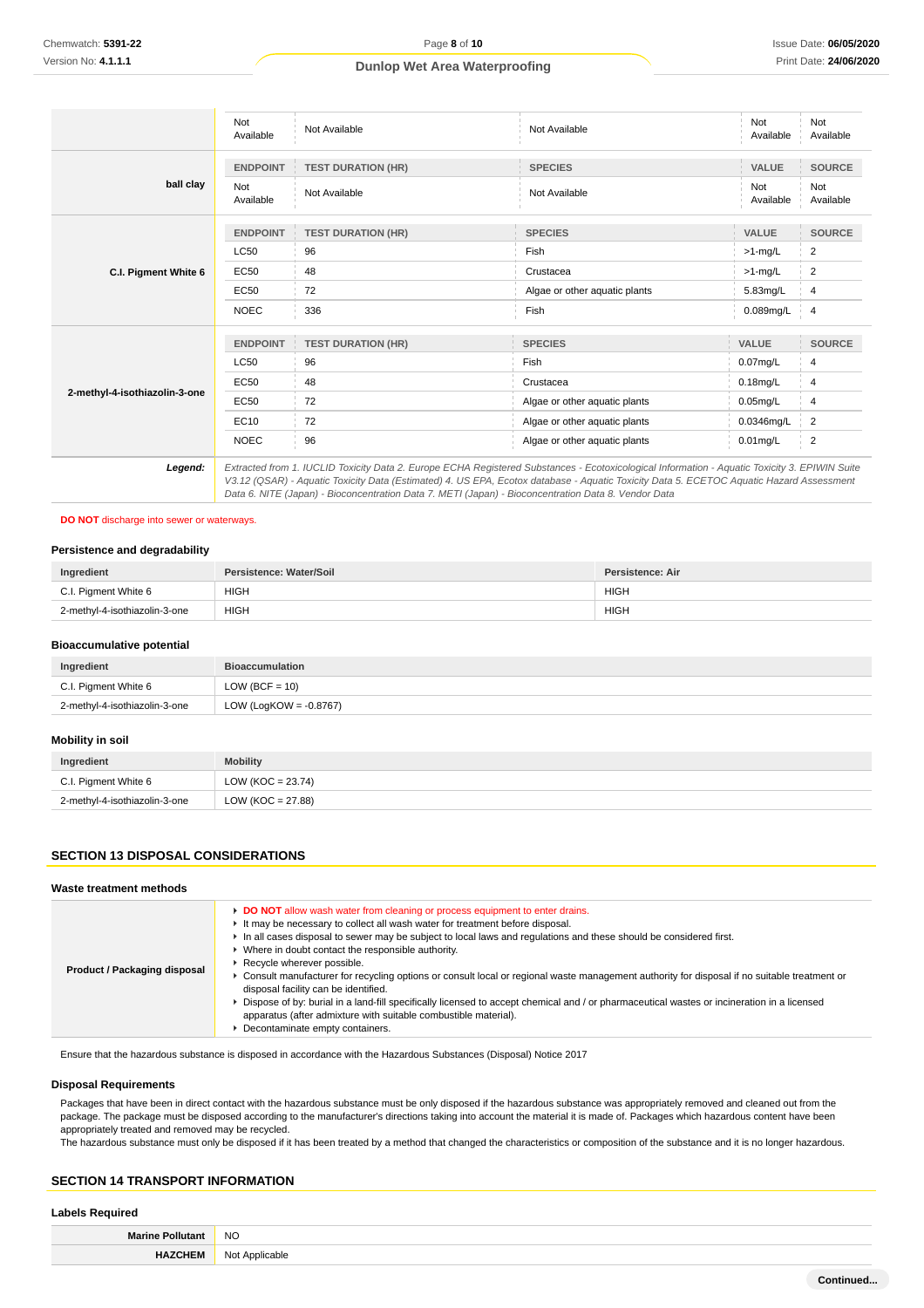# **Land transport (UN): NOT REGULATED FOR TRANSPORT OF DANGEROUS GOODS**

**Air transport (ICAO-IATA / DGR): NOT REGULATED FOR TRANSPORT OF DANGEROUS GOODS**

# **Sea transport (IMDG-Code / GGVSee): NOT REGULATED FOR TRANSPORT OF DANGEROUS GOODS**

**Transport in bulk according to Annex II of MARPOL and the IBC code**

Not Applicable

## **SECTION 15 REGULATORY INFORMATION**

# **Safety, health and environmental regulations / legislation specific for the substance or mixture**

This substance is to be managed using the conditions specified in an applicable Group Standard

| <b>HSR Number</b>                                                                                                    | <b>Group Standard</b>                                                              |                                                                                                                      |
|----------------------------------------------------------------------------------------------------------------------|------------------------------------------------------------------------------------|----------------------------------------------------------------------------------------------------------------------|
| HSR002679                                                                                                            | Surface Coatings and Colourants (Toxic [6.7]) Group Standard 2017                  |                                                                                                                      |
|                                                                                                                      | <b>BARIUM SULFATE IS FOUND ON THE FOLLOWING REGULATORY LISTS</b>                   |                                                                                                                      |
| New Zealand Inventory of Chemicals (NZIoC)                                                                           |                                                                                    | New Zealand Workplace Exposure Standards (WES)                                                                       |
|                                                                                                                      | SILICA CRYSTALLINE - QUARTZ IS FOUND ON THE FOLLOWING REGULATORY LISTS             |                                                                                                                      |
| Chemical Footprint Project - Chemicals of High Concern List                                                          | International Agency for Research on Cancer (IARC) - Agents Classified by the IARC | New Zealand Hazardous Substances and New Organisms (HSNO) Act - Classification<br>of Chemicals                       |
| Monographs                                                                                                           | International Agency for Research on Cancer (IARC) - Agents Classified by the IARC | New Zealand Hazardous Substances and New Organisms (HSNO) Act - Classification<br>of Chemicals - Classification Data |
| Monographs - Group 1 : Carcinogenic to humans                                                                        |                                                                                    | New Zealand Inventory of Chemicals (NZIoC)                                                                           |
| New Zealand Approved Hazardous Substances with controls                                                              |                                                                                    | New Zealand Workplace Exposure Standards (WES)                                                                       |
| <b>BALL CLAY IS FOUND ON THE FOLLOWING REGULATORY LISTS</b>                                                          |                                                                                    |                                                                                                                      |
| Chemical Footprint Project - Chemicals of High Concern List                                                          |                                                                                    | New Zealand Inventory of Chemicals (NZIoC)                                                                           |
| International WHO List of Proposed Occupational Exposure Limit (OEL) Values for<br>Manufactured Nanomaterials (MNMS) |                                                                                    | New Zealand Workplace Exposure Standards (WES)                                                                       |
|                                                                                                                      | <b>C.I. PIGMENT WHITE 6 IS FOUND ON THE FOLLOWING REGULATORY LISTS</b>             |                                                                                                                      |
| Chemical Footprint Project - Chemicals of High Concern List                                                          |                                                                                    | New Zealand Approved Hazardous Substances with controls                                                              |
|                                                                                                                      | International Agency for Research on Cancer (IARC) - Agents Classified by the IARC | New Zealand Inventory of Chemicals (NZIoC)                                                                           |
| Monographs                                                                                                           |                                                                                    | New Zealand Workplace Exposure Standards (WES)                                                                       |
| Monographs - Group 2B : Possibly carcinogenic to humans                                                              | International Agency for Research on Cancer (IARC) - Agents Classified by the IARC |                                                                                                                      |
| Manufactured Nanomaterials (MNMS)                                                                                    | International WHO List of Proposed Occupational Exposure Limit (OEL) Values for    |                                                                                                                      |
|                                                                                                                      | 2-METHYL-4-ISOTHIAZOLIN-3-ONE IS FOUND ON THE FOLLOWING REGULATORY LISTS           |                                                                                                                      |

#### New Zealand Approved Hazardous Substances with controls New Zealand Hazardous Substances and New Organisms (HSNO) Act - Classification of Chemicals New Zealand Hazardous Substances and New Organisms (HSNO) Act - Classification of Chemicals - Classification Data New Zealand Inventory of Chemicals (NZIoC)

### **Hazardous Substance Location**

Subject to the Health and Safety at Work (Hazardous Substances) Regulations 2017.

| <b>Hazard Class</b> | Quantity beyond which controls apply for closed<br>containers | Quantity beyond which controls apply when use occurring in open<br>containers |
|---------------------|---------------------------------------------------------------|-------------------------------------------------------------------------------|
| Not Applicable      | Not Applicable                                                | Not Applicable                                                                |

# **Certified Handler**

Subject to Part 4 of the Health and Safety at Work (Hazardous Substances) Regulations 2017.

| <b>Class of substance</b> | <b>Quantities</b>                                  |
|---------------------------|----------------------------------------------------|
| 6.7A                      | 10 kg or more, if solid<br>10 L or more, if liquid |

Refer Group Standards for further information

# **Tracking Requirements**

Not Applicable

### **National Inventory Status**

| <b>National Inventory</b>     | <b>Status</b>                                                                                                    |  |
|-------------------------------|------------------------------------------------------------------------------------------------------------------|--|
| Australia - AICS              | Yes                                                                                                              |  |
| Canada - DSL                  | Yes                                                                                                              |  |
| Canada - NDSL                 | No (barium sulfate; silica crystalline - quartz; ball clay; C.I. Pigment White 6; 2-methyl-4-isothiazolin-3-one) |  |
| China - IECSC                 | Yes                                                                                                              |  |
| Europe - EINEC / ELINCS / NLP | Yes                                                                                                              |  |
| Japan - ENCS                  | No (ball clay)                                                                                                   |  |
| Korea - KECI                  | Yes                                                                                                              |  |